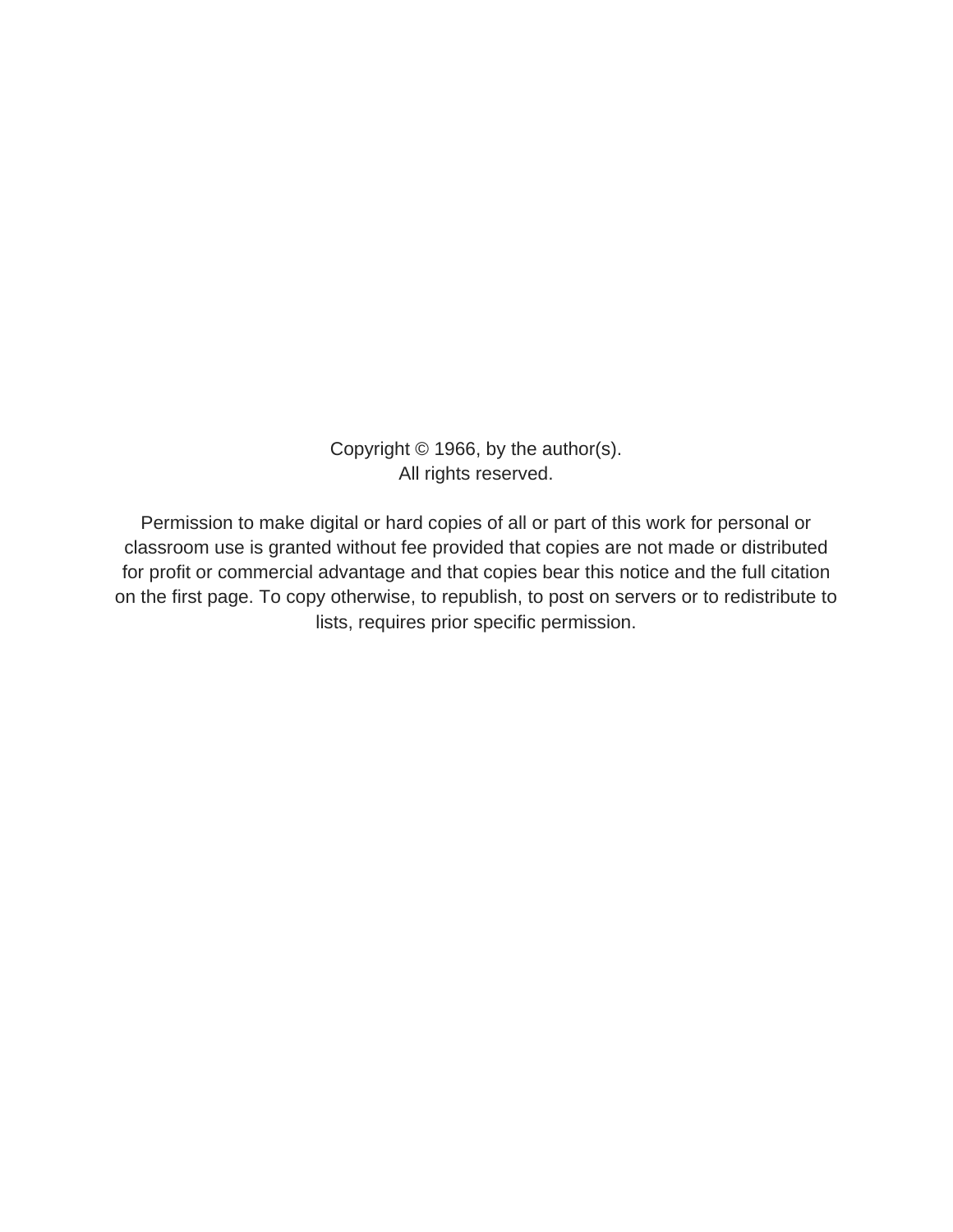## SHADOWS OF FUZZY SETS

by

L. A. Zadeh

## Memorandum No. ERL-M336

March 1966

# ELECTRONICS RESEARCH LABORATORY

College of Engineering University of California, Berkeley 94720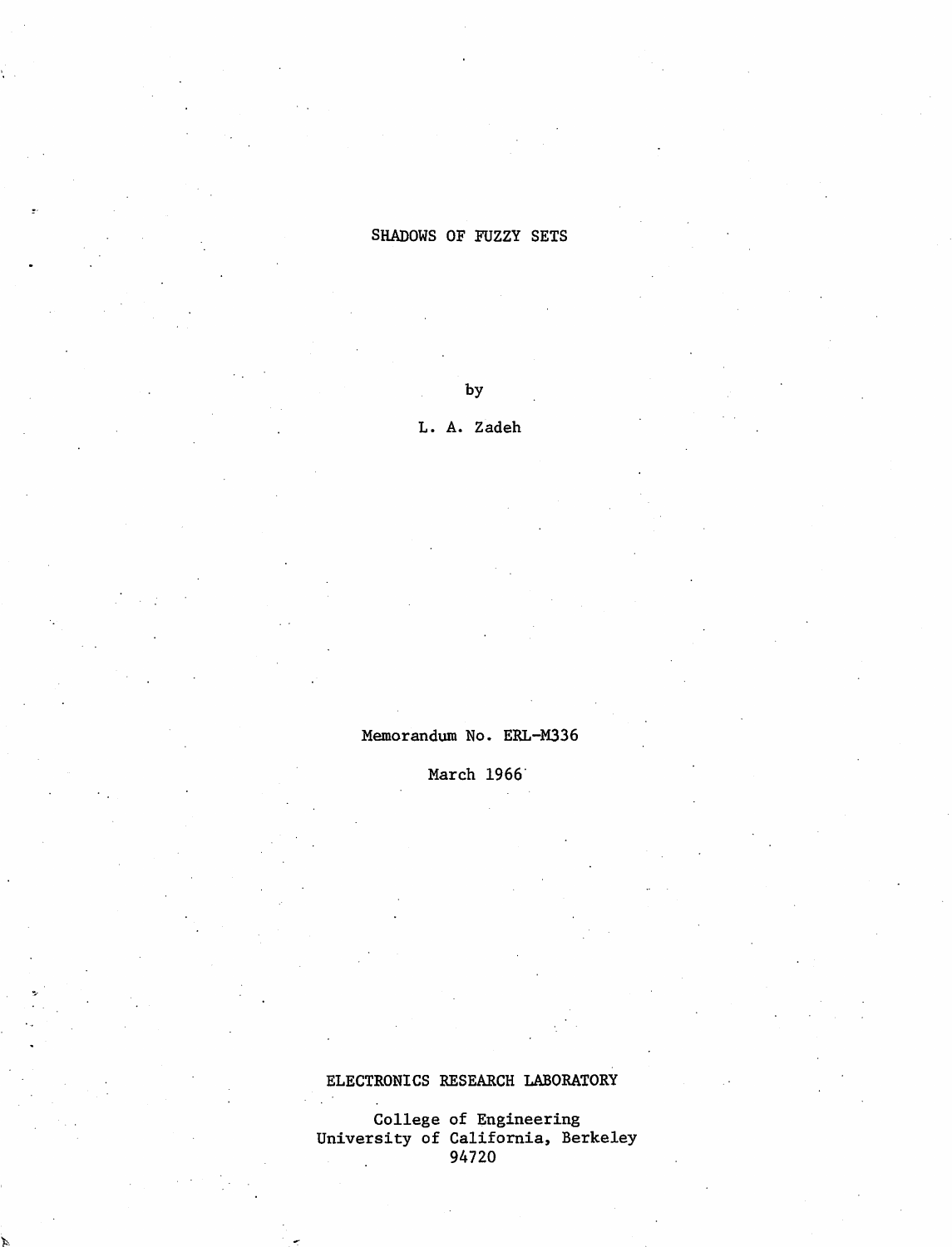Published in Problems in Transmission of Information, March 1966. Vol. 2, pp. 37-44. (In Russian)

#### Shadows of Fuzzy Sets

L. A. Zadeh \*

In information theory as well as in many other fields of science it is customary to treat uncertainty and imprecision through the concepts and methods of probability theory. The almost exclusive reliance on prob ability theory for this purpose obscures the fact that there are many situ ations in which the source of imprecision is not a random variable but a class or classes which do not possess sharply defined boundaries. For example, the "class" of real numbers which are much greater than 10 is clearly not a precisely defined set of objects. The same is true of the "class" of good strategies in a game, the "class" of handwritten charac ters representing the letter A, the "class" of intelligent men, the "class" of systems which are approximately equivalent to a specified system, etc. In fact, on closer examination it appears that most of the classes of ob jects encountered in the real world are of this fuzzy, not sharply defined, type. In such classes, an object need not necessarily either belong or not belong to a class; there may be intermediate grades of membership. Thus, to describe the degree of belonging to such a class requires the use of a multivalued logic with a possibly continuous infinity of truth values.

In a recent paper,  $\frac{1}{a}$  a conceptual framework for dealing with classes in which there may be grades of membership intermediate between full mem bership and non-membership was outlined. A central concept in this frame work is that of a fuzzy set, that is, a "class" with a possibly continuous infinity of grades of membership in it. More specifically, let X be a

Department of Electrical Engineering and Computer Sciences, University of California, Berkeley, California. This work was supported in part by the National Science Foundation under Grant GP-2413.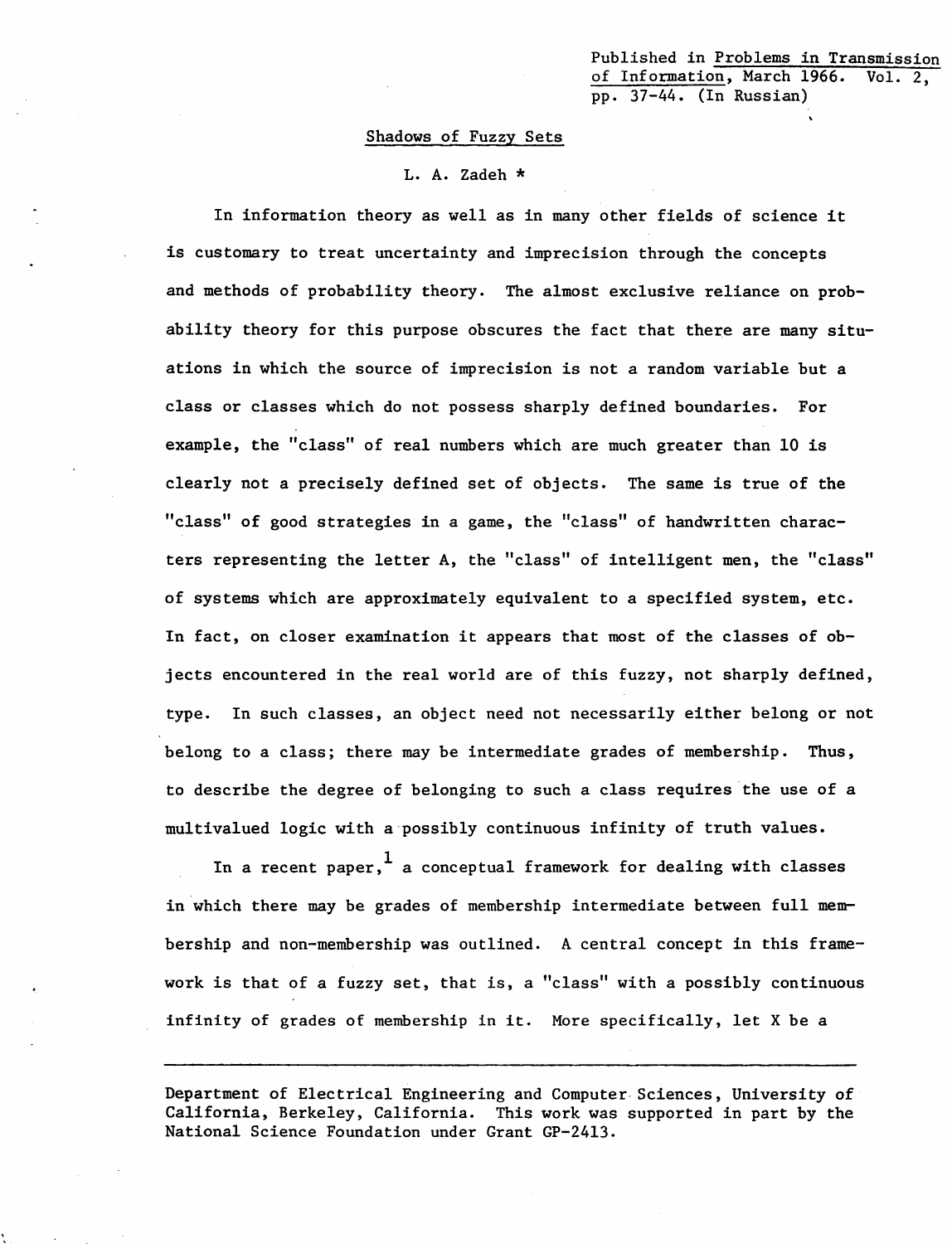collection of objects (points) with a generic object (point) denoted by Thus,  $X = \{x\}$ . Then, a <u>fuzzy set</u> A in X is characterized by a membership function,  $\mu_A$  (x) (or simply  $\mu_A$ ), which assigns to each x a number in the interval [0,1] which represents the grade of membership of x in A. Thus, the nearer the value of  $\mu_A$  (x) to unity, the higher the grade of membership of x in A; and conversely, the smaller the value of  $\mu$ <sub>A</sub> (x), the lower the grade of membership of x in A.

Consider, for example, the fuzzy set in E<sup>1</sup>: A = {x|x>> 10}. In this case, A may be characterized - subjectively, of course - by a membership function  $\mu_A$  whose typical values may be:  $\mu_A$  (10) = 0;  $\mu_A$  (50) = 0.3;  $\mu_A$  (100) = 0.9;  $\mu_A$  (200) = 1, etc.

The concept of a fuzzy set provides a natural way of formulating the problem of abstraction - a problem which plays a central role in pattern classification, heuristic programming and many other fields.<sup>2</sup> Specifically, assume that we are given a finite number of samples from a fuzzy set A, e.g., N pairs of the form  $(x^1, \mu^A, (x^1), \ldots, (x^n, \mu^A, (x^n))$ , where  $x_i$ , i = 1, ..., n, is a point in X and  $\mu_A$  ( $x_i$ ) is its grade of membership in A. Then, an abstraction on this set of samples consists in estimating the membership function  $\mu_A$  of A from the sample values

 $(x^1,y^1(x^1), \ldots, (x^1,y^1(x^n)).$  In the form stated, this is not, of course, a mathematically well-posed problem, since there is no provision for assess ing the goodness of the estimate of  $\mu_A$ . To make abstraction mathematically meaningful, it is necessary to have some a priori information about the class of functions to which  $\mu_A$  belongs and have some way of comparing  $\mu_A$ with its estimate. What is disconcerting about the problem of abstraction is that the human mind can perform abstraction very effectively even when the problems involved are not mathematically well defined. It is this lack

 $-2-$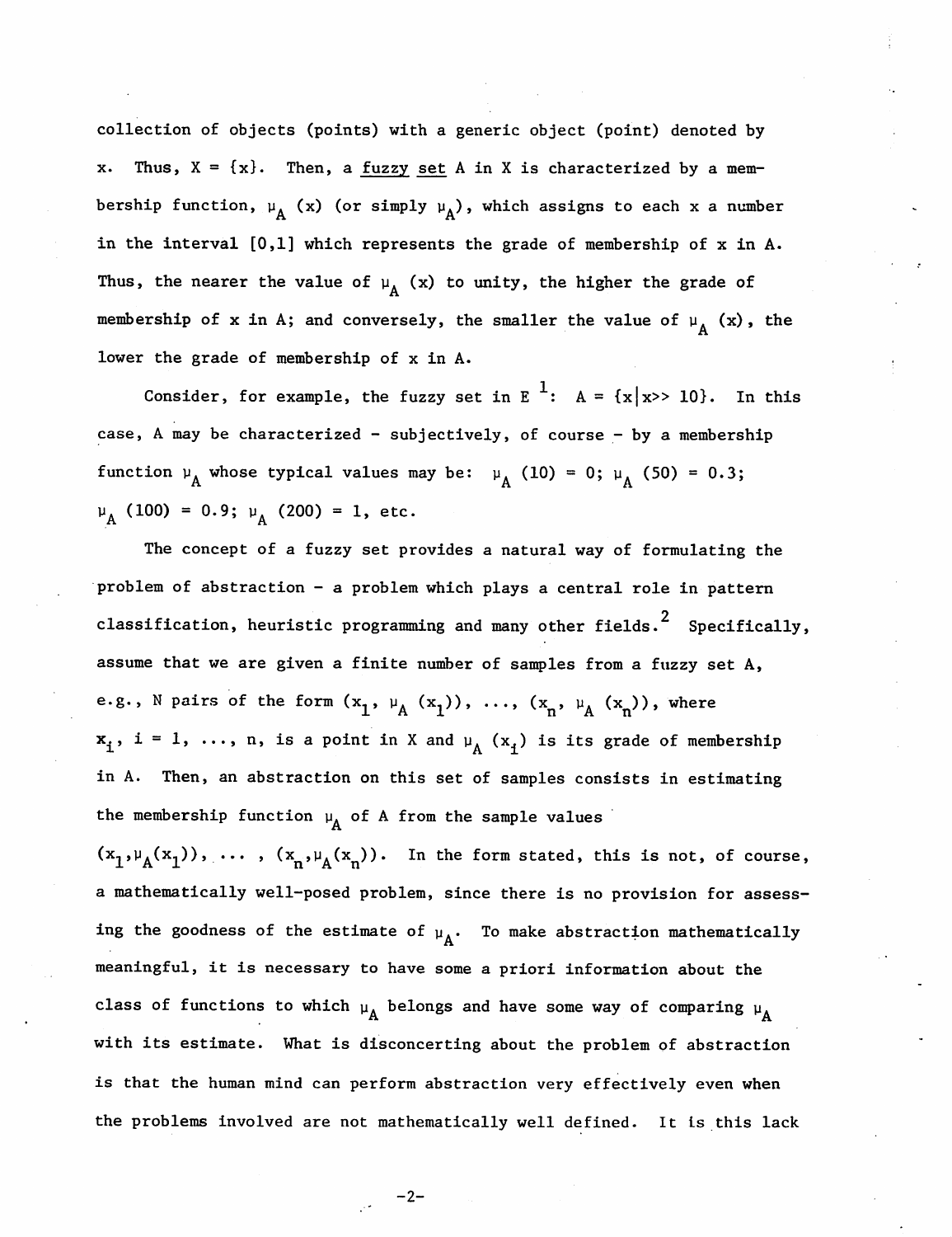of understanding of abstraction processes and our consequent inability to instruct machines on how to perform them that is at the center of many un resolved problems in heuristic programming, pattern classification and re lated problem areas.

It should be noted that, from the point of view of fuzzy sets, when one says, for example, "Eugene is a tall man," one gives a pair (Eugene,  $\mu_A$ ) where A is the fuzzy set of tall men and  $\mu_A$  is its membership function. Usually,  $\mu_A$  (x) would be known only for a finite set of sample men and thus, in general, one would have to perform an abstraction to estimate  $\mu_A$ .

As a first step toward the development of systematic techniques for performing abstraction on finite samples from fuzzy sets, it is necessary to construct a mathematical framework for manipulating fuzzy sets and studying their properties. In this note, we shall concern ourselves with one particular aspect of such sets, namely, the notion of a shadow of a fuzzy set and certain properties related to the dual notions of con vexity and concavity. Although the theory of fuzzy sets appears to have considerable relevance to problems in pattern classification, optimization under fuzzy constraints and transmission of information, we shall not touch upon these and other applications in the present discussion.

In order to make our discussion self-contained, we summarize below some of the basic definitions relating to fuzzy sets.

1. Two fuzzy sets A and B are equal, written as  $A = B$ , if and only if  $\mu_A$  (x) =  $\mu_B$  (x) for all x. In the sequel, this relation will be written as  $\mu_A = \mu_B$ , with the understanding that the suppression of x indicates that the equality holds for all x. The same convention will be used in all cases where an equality or inequality holds for all x.

2. The complement of a fuzzy set A is a fuzzy set  $\Lambda'$  whose membership

 $-3-$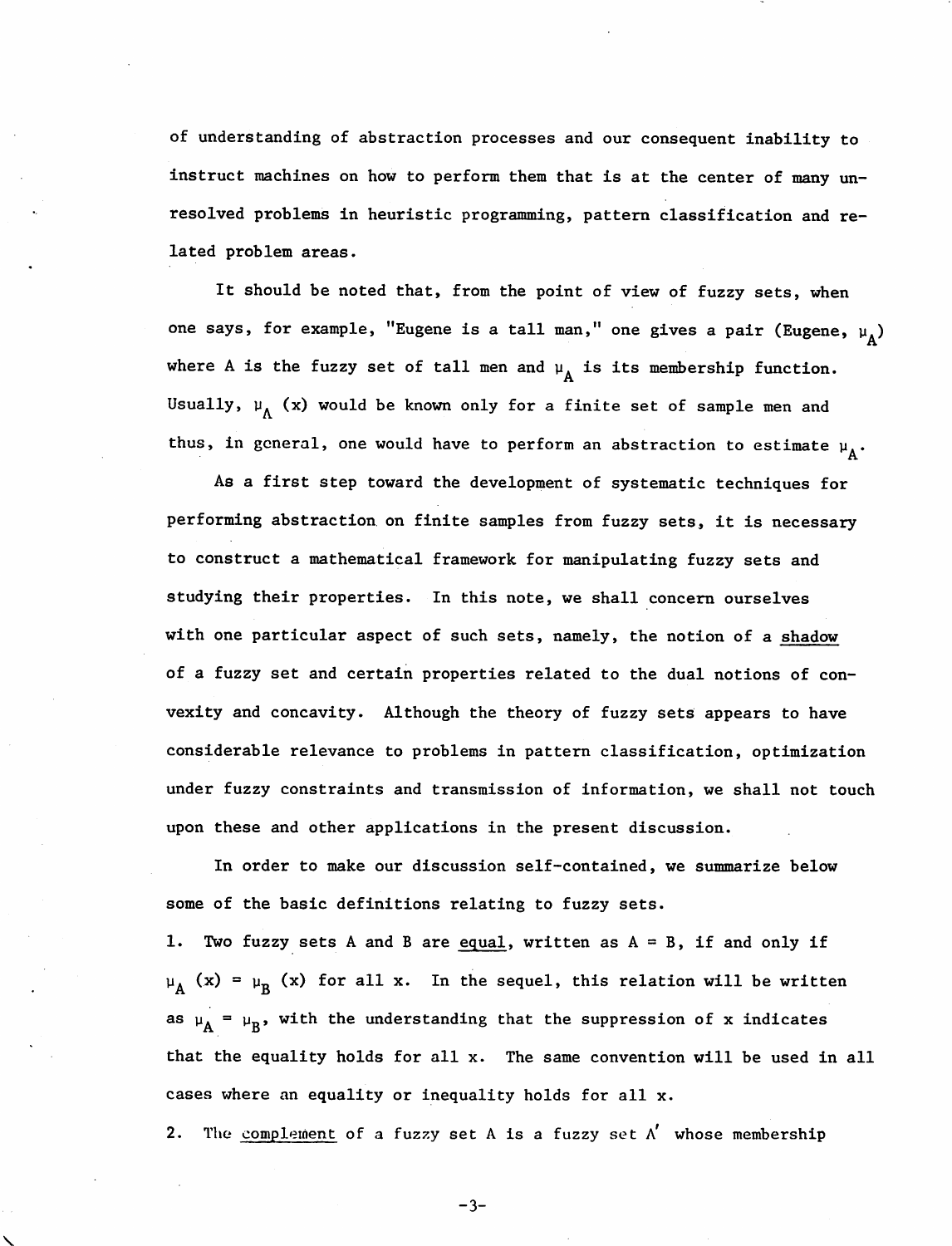function is expressed by

$$
\mu_{\mathbf{A}}^{\prime} = 1 - \mu_{\mathbf{A}}
$$

3. A fuzzy set A is contained in a fuzzy set B, written as  $A \subseteq B$ , if and only if

$$
\mu_{A} \leq \mu_{B}
$$

4. The union of two fuzzy sets A and B is denoted by  $A \cup B$  and is defined as the smallest fuzzy set containing both A and B. The membership function of  $A \cup B$  is given by

(3) 
$$
\qquad \qquad \mu_{A \cup B} (x) = \text{Max} [\mu_{A} (x), \mu_{B} (x)]
$$

5. Similarly, the intersection of two fuzzy sets A and B is denoted by A  $\cap$  B and is defined as the largest fuzzy set contained in both A and B. The membership function of  $A \cap B$  is expressed by

(4)  $\mu_{A \cap B} (x) = Min [\mu_{A} (x), \mu_{B} (x) ]$ 

6. The union and intersection of A and B are special cases of the convex combination of A, B and a third fuzzy set A. Specifically, the membership function of the convex combination - denoted by  $(A, B: \Lambda)$  - of A, B and  $\Lambda$ is expressed by

(5)  $\mu_{(A,B; \Lambda)} (x) = \mu_{\Lambda} (x) \mu_{A} (x) + (1 - \mu_{\Lambda} (x)) \mu_{B} (x).$ 

In what follows, we assume for concreteness that X is a real Euclidean n-space  $E<sup>n</sup>$ . In such a space, a fuzzy set A is convex if and only if the sets Ta = (x|yA (x) >. a} are convex for all a > 0. Equivalently, A is convex if and only if the inequality

(6)  $\mu_A$  ( $\lambda$  **x**<sub>1</sub> + (1 -  $\lambda$ ) **x**<sub>2</sub>)  $\geq$  Min [ $\mu_A$  (**x**<sub>1</sub>),  $\mu_A$  (**x**<sub>2</sub>) ] holds for all  $x_1$ ,  $x_2$  in  $E^n$  and all  $\lambda$  in the interval [0,1].

A fuzzy set A is concave if A is the complement of a convex set. This implies that for a concave set the inequality (6) is replaced by the

-4-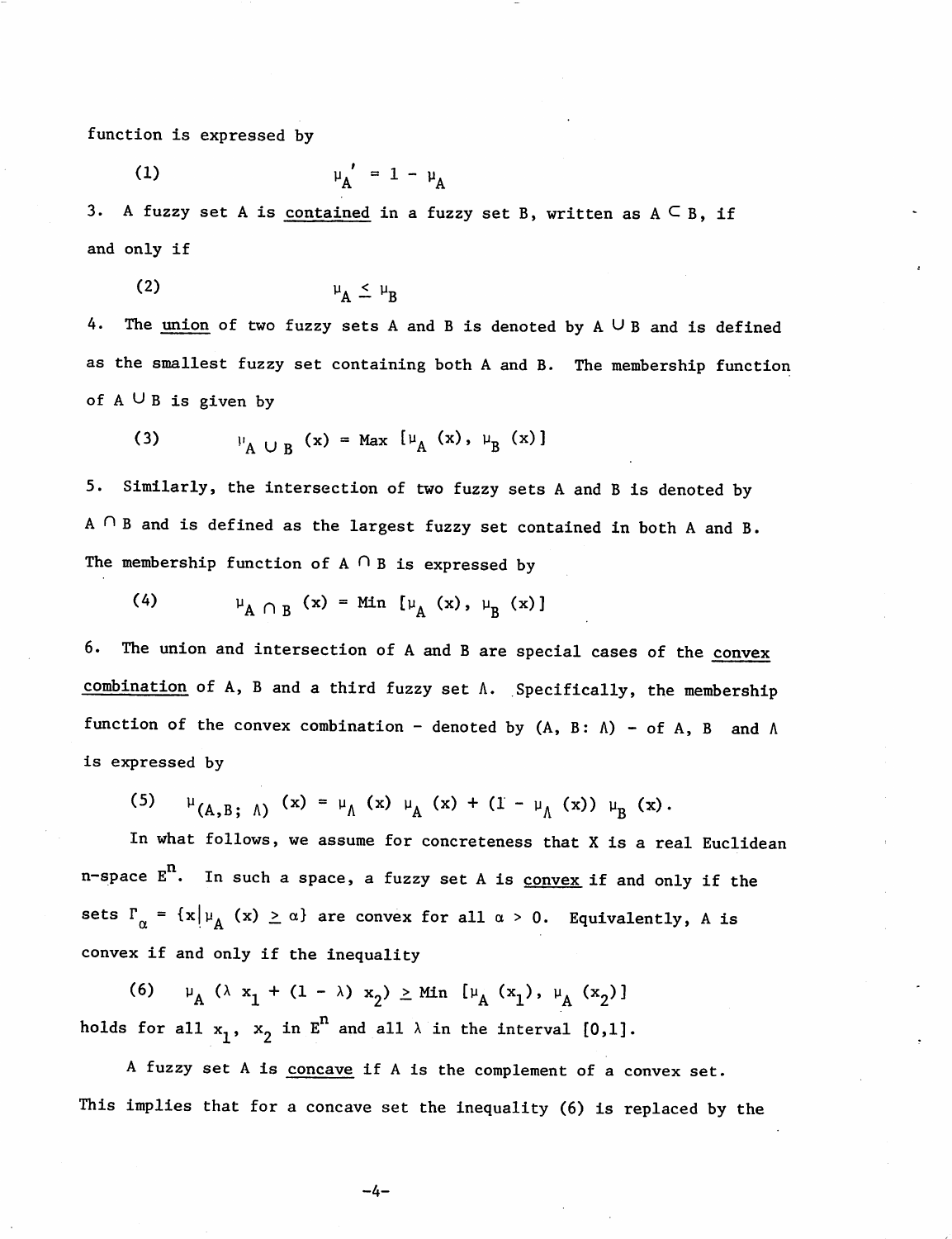dual inequality

(7) 
$$
\mu_{A} (\lambda x_{1}, + (1 - \lambda) x_{2}) \le \text{Max} [\mu_{A} (x_{1}), \mu_{A} (x_{2})]
$$

It is easy to show [1] that convexity is preserved under intersec tions. Dually, concavity is preserved under unions.

The convex hull of A is denoted by convA and is defined as the smallest convex fuzzy set containing A. Similarly, the concave core of A is denoted by concA and is defined as the largest concave fuzzy set contained in A.

We are now ready to define the notion of a shadow of a fuzzy set and examine some of its basic properties.

Let  $p_0$  and H be, respectively, a point and a hyperplane in  $E^n$ . Then, a point shadow of A on H is a fuzzy set S(A) in H whose membership func tion  $\mu_{\text{S(A)}}$  (x) is defined as follows: Let L be a line passing through  $\bm{{\mathsf{p}}}_0,$ with L intersecting H at a point h. Then,

(8) 
$$
\mu_{S(A)}(h) = \sup_{x \in L} \mu_A(x) \quad , \text{hcl}
$$

 $\mu_{S(A)}(x) = 0$ ,  $x \notin H$ 

Note that we use the suggestive term "point-shadow" to describe this fuzzy set because it bears resemblance to the shadow thrown by a cloud A on a plane H, with  $p_0$  acting as a point source of light.

Dual to the notion of a point-shadow is that of a complementary point-shadow,  $C(A)$ , which is defined as the complement of  $S(A')$  on H, where A' is the complement of A. More explicitly,

(9)  $\mu_{C(A)}$  (h) = Inf  $\mu_{(A)}(x)$ , he H  $^{\mu}$ C(A) (x) = 0 , x  $\neq$  H

The transformation S which takes A into S(A) will be referred to as point-projection of A on H with respect to  $p_0$ . In the special case where

-5-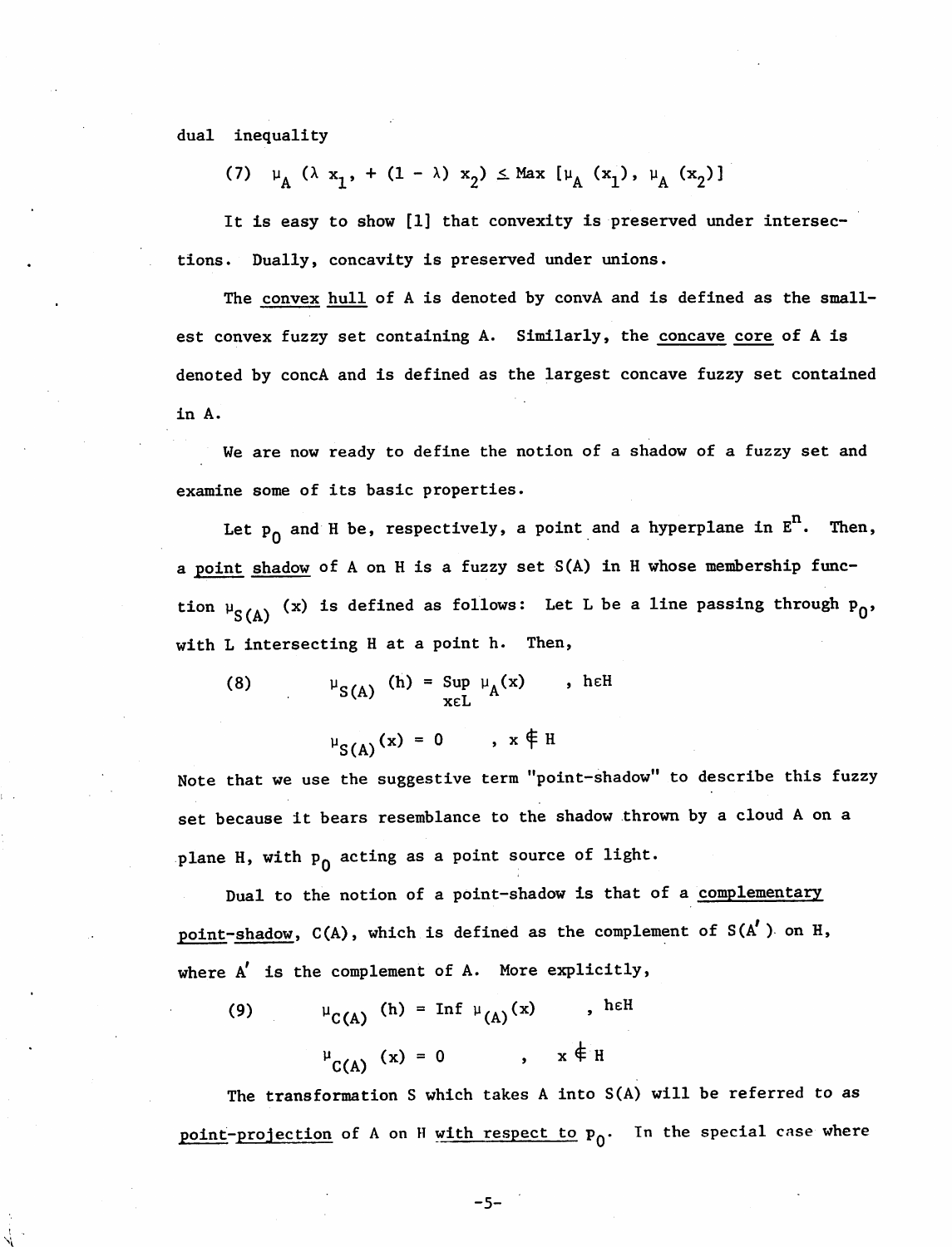$p_0$  is a point at infinity and the lines L are orthogonal to H, we shall refer to S(A) and S as orthogonal shadow and orthogonal projection, re spectively. For example if H is the coordinate plane  $H = \{x | x_1 = 0\}, x = (x_1, \ldots, x_n)$ , then the orthogonal shadow of A on H is characterized by the membership function

(10) 
$$
\mu_{S(A)}(x_2, ..., x_n) = \sup_{x_1} \mu_A(x_1, ..., x_n)
$$
, x \in H  
= 0,  $x \notin H$ 

In the sequel, we shall frequently use the terms shadow and projection without the adjective "point" or "orthogonal", relying on the context to indicate the specific meaning in which these terms should be understood.

We proceed to establish several basic properties of shadows and complementary shadows of fuzzy sets. Most of these properties are immediate consequences of the defining relations (8) and (9).

Homogeneity. Let kA denote a fuzzy set whose membership function is given by

$$
\mu_{kA}(x) = k\mu_A(x)
$$

where k is a constant,  $0 \le k \le 1$ . Then clearly

(12)  $S(kA) = kS(A)$ 

Monotonicity. This property is expressed by the relation

$$
(13) \t\t ACB \Rightarrow S(A) \subset S(B)
$$

and is an immediate consequence of

(14) 
$$
V x [\mu_A(x) \le \mu_B(x)] \Rightarrow \sup_{x \in L} \mu_A(x) \le \sup_{x \in L} \mu_B(x)
$$

Distributivity. For any fuzzy sets A and B, we have

$$
(15) \tS(A \cup B) = S(A) \cup S(B)
$$

which implies that S is distributive with respect to U. This follows at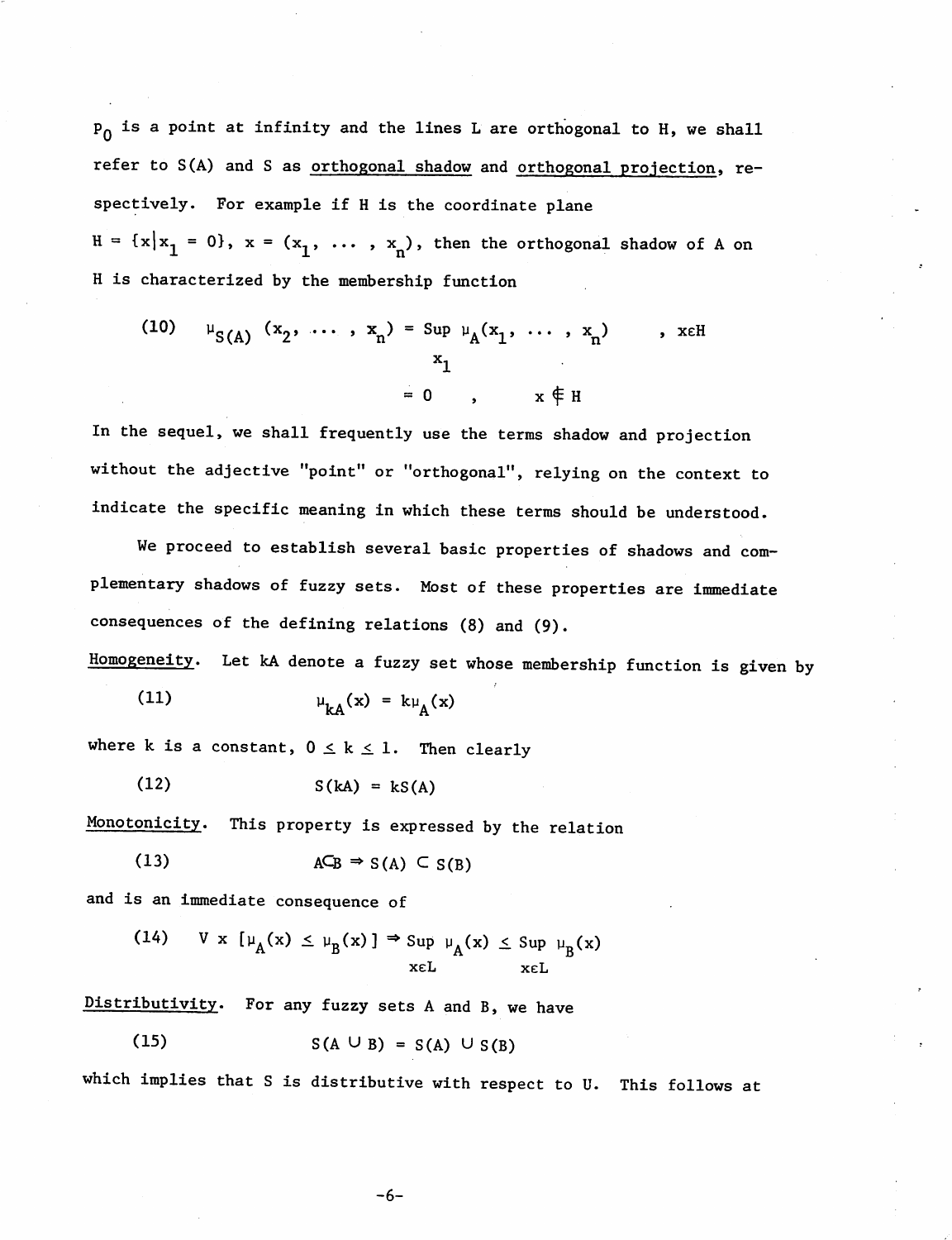once from the identity

(16) Sup Max 
$$
\left[\mu_{A}(x), \mu_{B}(x)\right] = \text{Max } \left[\text{Sup } \mu_{A}(x), \text{ Sup } \mu_{B}(x)\right]
$$
   
x<sub>εL</sub>   
x<sub>εL</sub>

In connection with (15), it is natural to raise the question: Is S distributive with respect to  $\cap$ , that is, is it true that

$$
(17) \tS(A \cap B) = S(A) \cap S(B).
$$

In this case, the corresponding relation in terms of membership functions reads

(18) Sup Min 
$$
[\mu_A(x), \mu_B(x)] = \min [\text{Sup } \mu_A(x), \text{Sup } \mu_B(x)]
$$
 xel xel

This equality does not hold for arbitrary  $\mu_A$  and  $\mu_R$ . However, it can be made valid by suitably restricting  $\mu_A(x)$  and  $\mu_B(x)$ , as in the minimax theorem.  $^3$  For arbitrary  $\mu_\mathtt{A}$  and  $\mu_\mathtt{B}$ , one can assert that

$$
(19) \tS(A \cap B) \subseteq S(A) \cap S(B)
$$

since (see (43) et seq.)

(20) Sup Min 
$$
\left[\mu_A(x), \mu_B(x)\right] <
$$
 Min  $\left[\text{Sup } \mu_A(x), \text{Sup } \mu_B(x)\right]$   
x\in L\nx\in L

Note that by combining (11) and (15), we have for any constants  $k_1$  and  $k_2$  in [0,1],

(21) 
$$
S(k_1 A \cup k_2 B) = k_1 S(A) \cup k_2 S(B)
$$

This identity indicates that S is a linear transformation, with the re striction that  $k_1$ ,  $k_2 \in [0,1]$ . Note also that S is idempotent, i.e.,  $S^{2}(A) = S(S(A)) = S(A)$ .

Invariance of convexity and concavity under projections. Let A be a convex fuzzy set in  $E^n$  and let  $S(A)$  be an orthogonal shadow of A on a hyperplane H. Then S(A) is a convex fuzzy set in H. Dually, if A is concave, then so is C(A) (complementary shadow of A).

-7-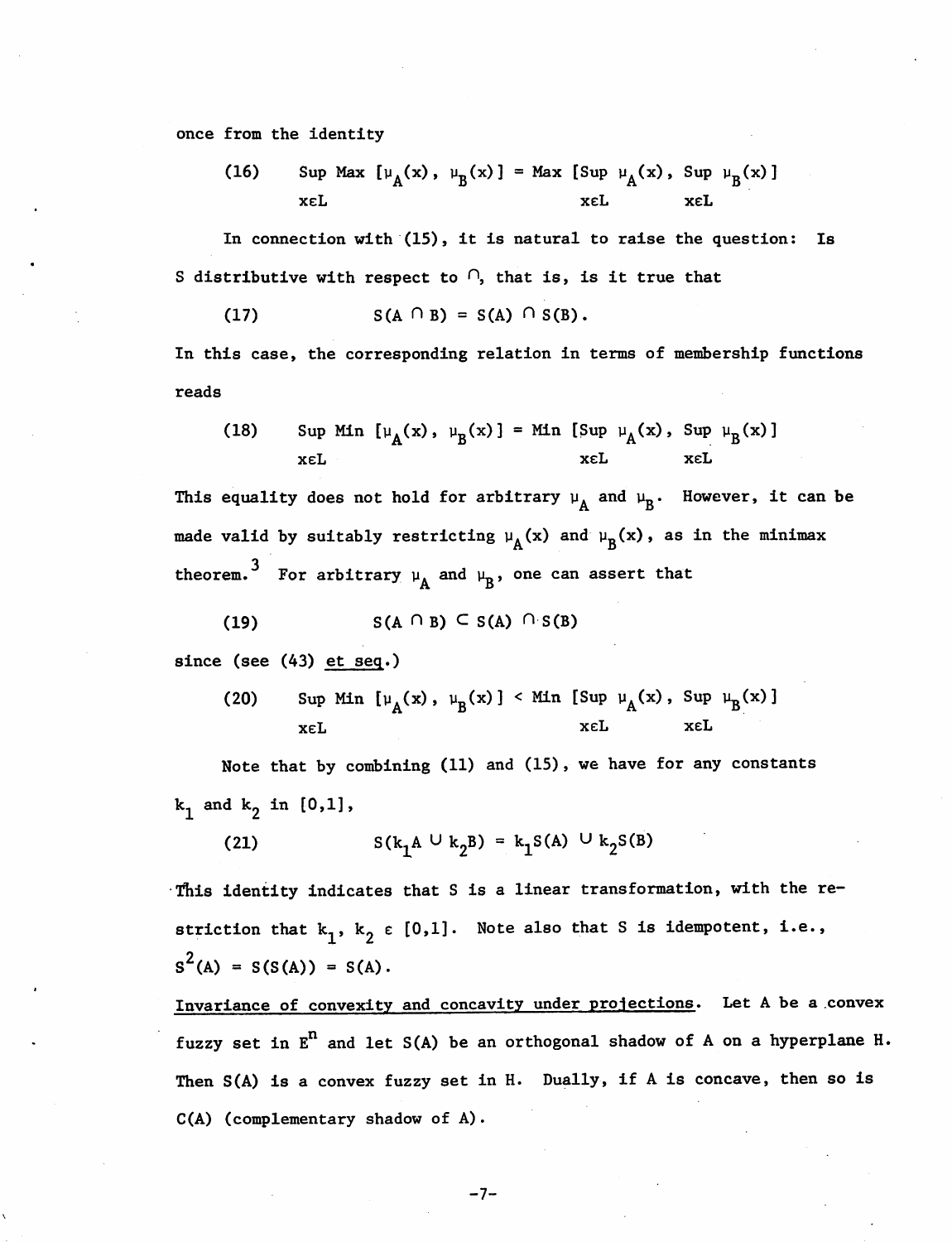Proof, it will suffice to prove the assertion relating to convexity. To this end, let  $h_1$  and  $h_2$  be two arbitrary points in H and let h be any point in H defined by

$$
(22) \qquad \qquad h = \lambda h_1 + (1 - \lambda)h_2
$$

with  $\lambda \in [0,1]$ . Let  $L_1$ , and  $L_2$  and L be lines orthogonal to H and passing through  $h_1$ ,  $h_2$  and h respectively.

By the definition of Sup, for every  $\varepsilon > 0$  there will be at least two points  $x_1$  and  $x_2$  in  $L_1$  and  $L_2$  such that

(23) 
$$
\sup_{x \in L_1} \mu_A(x) - \mu_A(x_1) \leq \varepsilon
$$

(24) 
$$
\operatorname{Sup} \mu_{A}(x) - \mu_{A}(x_{2}) \leq \epsilon
$$

$$
\operatorname{xcL}_{2}
$$

Now, since A is a convex fuzzy set, we have

(25) 
$$
\mu_A(\lambda x_1 + (1 - \lambda) x_2) \ge \text{Min} [\mu_A(x_1), \mu_A(x_2)]
$$

which in view of (23) and (24) implies

(26) 
$$
\mu_A(\lambda x_1 + (1 - \lambda)x_2 \geq \min \left[\sup_{x \in L_1} \mu_A(x), \sup_{x \in L_2} \mu_A(x)\right] - \varepsilon
$$

Noting that

(27) 
$$
\mu_{S(A)}(h) = \sup_{x \in L} \mu_A(x) \ge \mu_A(\lambda x_1 + (1 - \lambda)x_2)
$$

and

(28) 
$$
\mu_{S(A)}(h_1) = \text{Sup } \mu_A(x)
$$
  
\n $\kappa L_1$   
\n(29)  $\mu_{S(A)}(h_2) = \text{Sup } \mu_A(x)$   
\n $\kappa L_2$ 

we can infer from (26)

(30)  $\mu_{S(A)}(h) \geq Min \left[\mu_{S(A)}(h_1), \mu_{S(A)}(h_2)\right] - \varepsilon$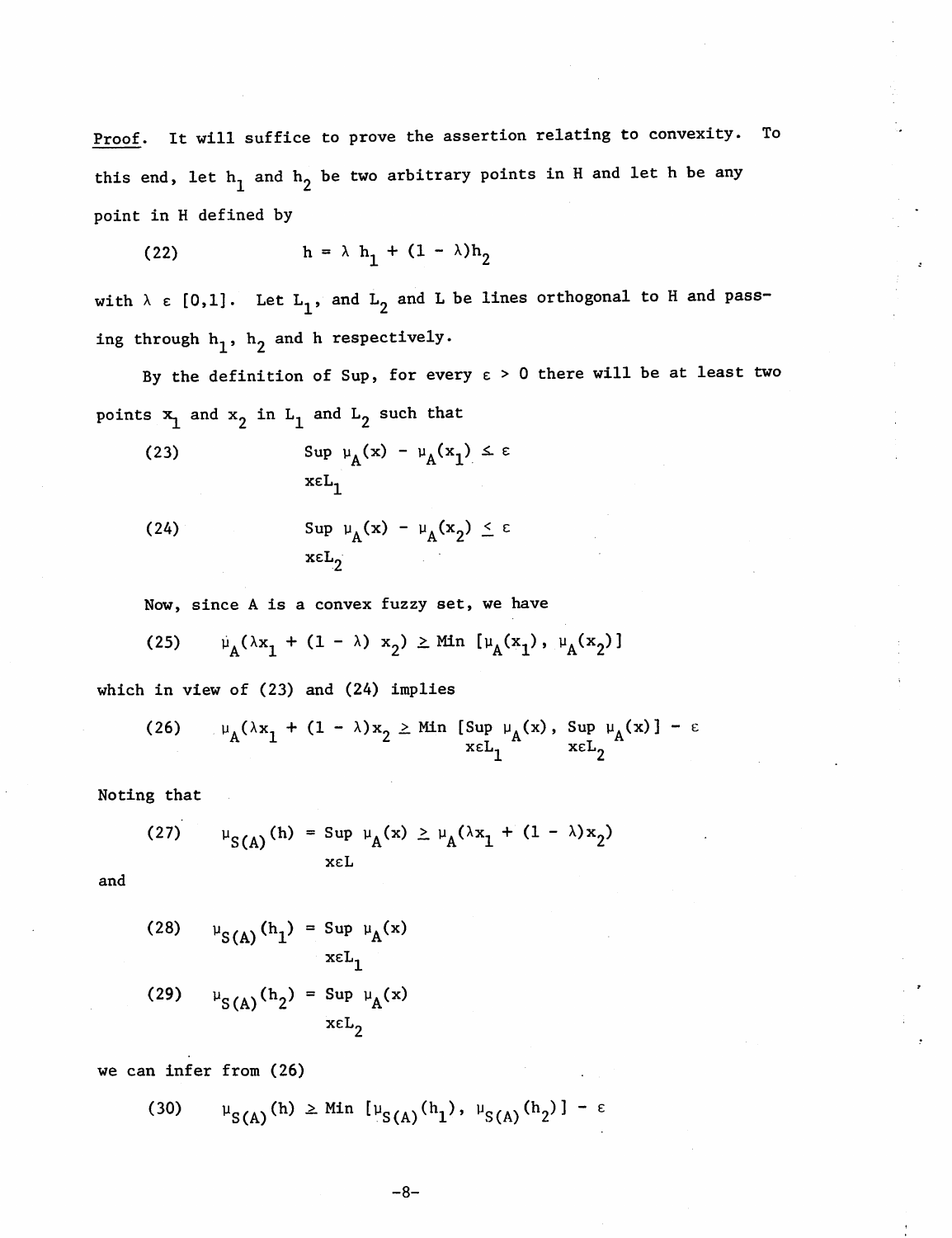for all  $\varepsilon > 0$ , and hence

(31) 
$$
\qquad \mu_{S(A)}(h) \geq \text{Min} \left[ \mu_{S(A)}(h_1), \mu_{S(A)}(h_2) \right],
$$

which demonstrates that  $S(A)$  is a convex fuzzy set in H.  $Q.E.D.$ Bounds in terms of shadows and complementary shadows. The shadows and complementary shadows of A on a set of hyperplanes provide an obvious means of placing upper and lower bounds on A. Such bounds are useful when A has to be estimated from the knowledge of its shadows, as is fre quently the case in problems involving optimization under fuzzy con straints.

Specifically, let A be a fuzzy set in  $E<sup>n</sup>$  with membership function  $\mu_A(x_1, \ldots, x_n)$  and let  $H_i$  denote the i<sup>th</sup> coordinate hyperplane  $H_i = \{x | x_i = 0\}, i = 1, ..., n.$  Let  $S_i$  and  $C_i$  denote, respectively, the shadow and complementary shadow of A on  $H_i$ , with the membership functions of  $S_i$  and  $C_i$  given by

(32) 
$$
\mu_{S_1}(x) = \sup_{x_i} \mu_A(x_1, ..., x_n)
$$
,  $x \in H_i$   
\t\t\t\t $= 0$ ,  $x \notin H_i$   
\n(33)  $\mu_{C_i}(x) = \inf_{x_i} \mu_A(x_1, ..., x_n)$ ,  $x \in H_i$   
\t\t\t\t $= 0$ ,  $x \notin H_i$ 

Consider now cylindrical fuzzy sets  $\overline{S}_1$  and  $\overline{C}_1$  generated by  $S_1$  and  $C_1$ via the membership functions

(34) 
$$
\mu_{\bar{S}_1}(x) = \sup_{x_i} \mu_A(x_1, \ldots, x_n)
$$

(35) 
$$
\mu_{\bar{C}_1}(x) = \inf_{x_1} \mu_A(x_1, \ldots, x_n)
$$

In terms of these cylindrical fuzzy sets, A can be bounded from above and below by the intersection of the  $\overline{S}_1$  and the union of the  $\overline{C}_1$ ,  $i = 1, \ldots, n$ .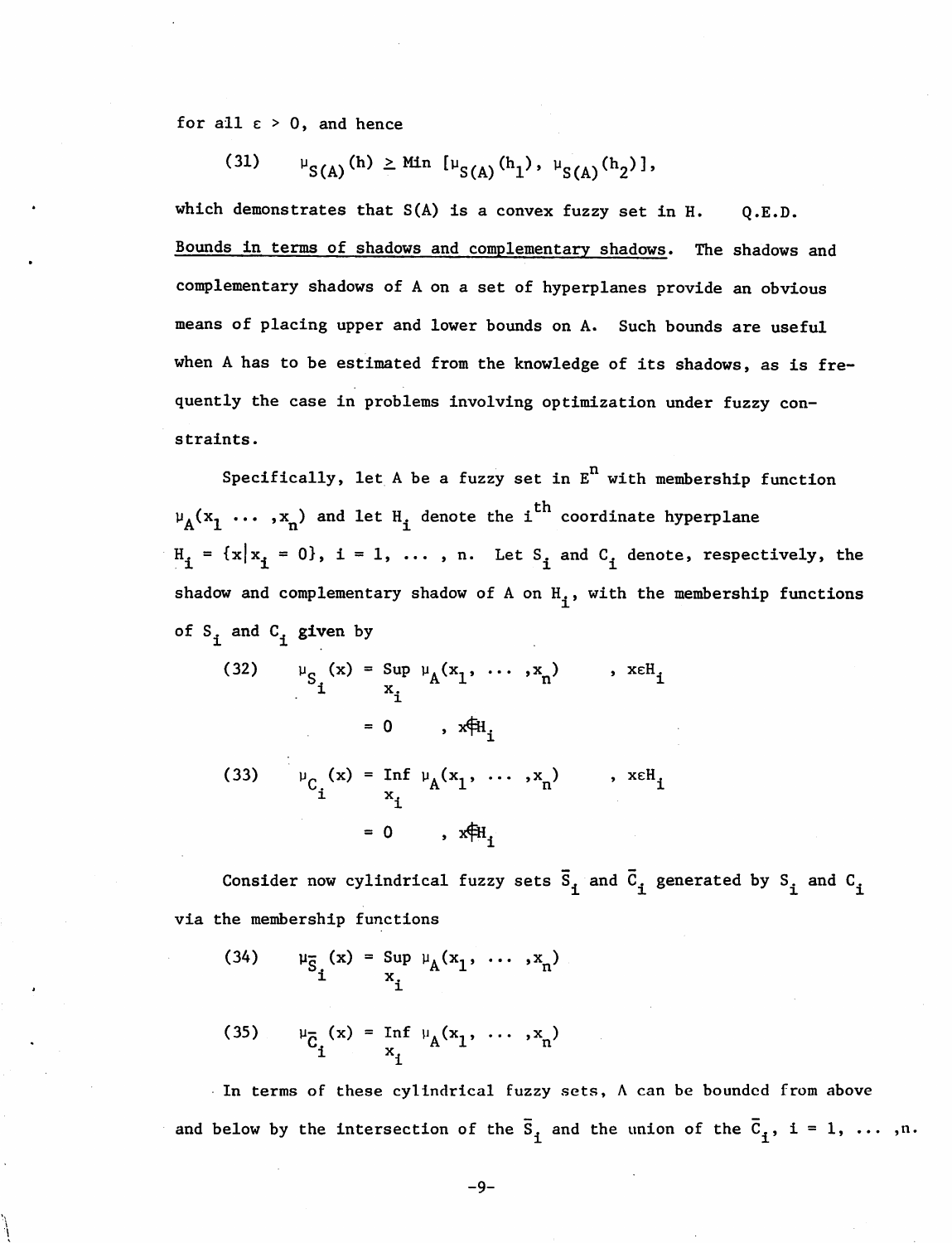Thus

(36) 
$$
\begin{array}{ccc}\nn & n \\
U & \overline{C}_1 \subset A \subset \cap & \overline{S}_1 \\
i = 1^{\text{max}} & i - 1\n\end{array}
$$

This relation is an immediate consequence of the inequalities

(37) Inf 
$$
\mu_A(x_1, ..., x_n) \le \mu_A(x_1, ..., x_n) \le \sup_{x_i} \mu_A(x_1, ..., x_n)
$$
.  
 i - 1, ..., n.

When A is a convex or concave fuzzy set and the  $H_4$  constitute the set of all hyperplanes in  $E<sup>n</sup>$ , the inequalities in (36) can be replaced by equalities. More concretely, we can assert that: If A and B are con vex sets and S(A) = S(B) for all  $p_0$  (and a fixed H), then A = B. (Dually, the same conclusion holds for concave sets and complementary shadows.) <u>Proof</u>. It will be sufficient to show that if  $A \neq B$ , then there exists a  $p_0$  such that S(A)  $\neq$  S(B).

Assuming that A  $\neq$  B, let  $x_0$  be a point at which  $\mu_A(x_0) \neq \mu_B(x_0)$ , e.g., for concreteness,  $\mu_A(x_0) = \alpha > \mu_B(x_0) = \beta$ . Since B is a convex set, the set  $\Gamma_g = {\{\mathbf{x} \mid \mu_B(\mathbf{x}) > \beta\}}$  is a convex set and hence there exists a hyperplane F supporting  $\Gamma_{\beta}$  and passing through  $x_{0}$ . In relation to F, we have  $\mu_B(x) \le \beta$  for all x on F and on the side of F not containing  $\Gamma_g$ .

Now let  $p_0$  be an arbitrarily chosen point on F, and let L be a line passing through  $p_0$  and  $x_0$ . At the intersection, h, of this line with H (which may be at infinity), we have

$$
\mu_{S(B)}(h) \leq \beta
$$

but on the other hand  $\mu_{S(A)}(h) \geq \alpha$  since  $\mu_A(x_0) = \alpha$ . Consequently,  $\mu_{S(A)}(h) \neq \mu_{S(B)}(h)$ . Q.E.D.

In the case of orthogonal shadows, the statement of the property in question becomes: If A and B are convex sets and  $S(A) = S(B)$  for all H, then  $A = B$ . More generally, if A and B are not necessarily convex, then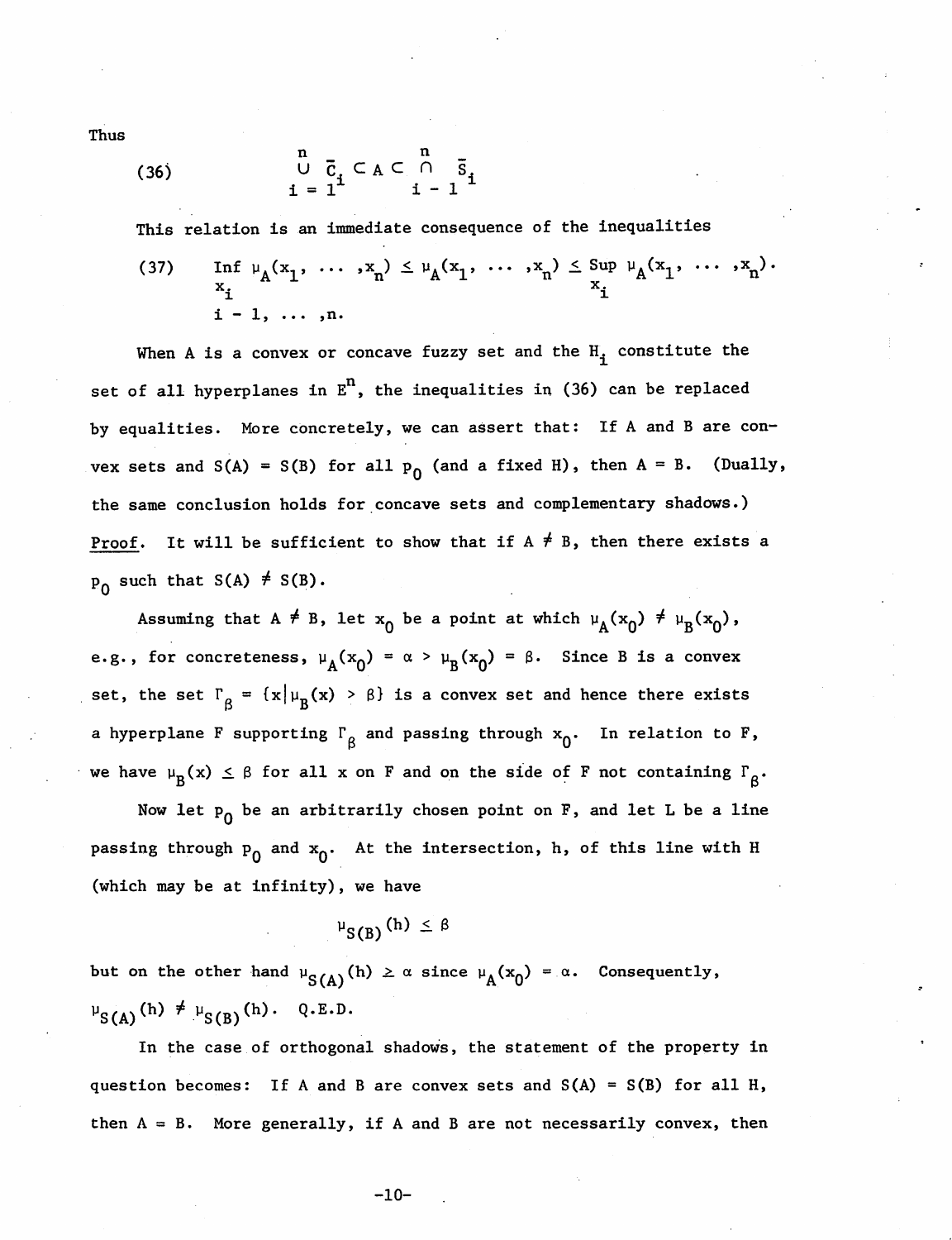the conclusion  $A = B$  would be replaced by the weaker equality conv  $A = \text{conv } B$ , where conv A and conv B denote the convex hulls of A and B, respectively. Degree of separability. In [1], the classical separation theorem for convex sets was generalized to convex fuzzy sets in the following manner. Let A and B be two convex fuzzy sets in  $E^n$  and let M be the maximal grade in the intersection of A and B, i.e.,

(38) 
$$
M = \sup_{x} Min [\mu_A(x), \mu_B(x)]
$$

Then, (a) there exists a hyperplane H such that  $\mu_A(x) \leq M$  for all x on one side of H and  $\mu_{\tilde{B}}(x) \leq M$  for all x on the other side of H; and (b) there does not exist a number  $M' < M$  for which this is true. For this reason, the number  $D = 1-M$  is called the degree of separability of A and B.

In connection with applications to pattern classification, it is of interest to inquire if the degree of separability can be increased by projecting A and B on a hyperplane. The answer to this question can readily be shown to be in the negative.

For simplicity, let  $n = 2$  and consider the shadows of convex fuzzy sets A and B on the hyperplane  $\{x | x_{2} = 0\}$ . By (10), the membership functions of these convex shadows on the hyperplane  $\{x | x_{2} = 0\}$  are given by

(39) 
$$
\mu_{S(A)}(x_1) = \sup_{x_2} \mu_A(x_1, x_2)
$$

(40) 
$$
\mu_{S(B)}(x_1) = \sup_{x_2} \mu_B(x_1, x_2)
$$

Now the degree of separability for A and B can be expressed as

(41) 
$$
D = 1 - \sup_{x_1} \sup_{x_2} \text{Min} [\mu_A(x_1, x_2), \mu_B(x_1, x_2)]
$$

whereas the degree of separability for S(A) and S(B) is given by

(42) 
$$
D_g = 1 - \sup_{x_1} \lim_{x_2} [\sup_{x_2} \mu_A(x_1, x_2), \sup_{x_2} \mu_B(x_1, x_2)]
$$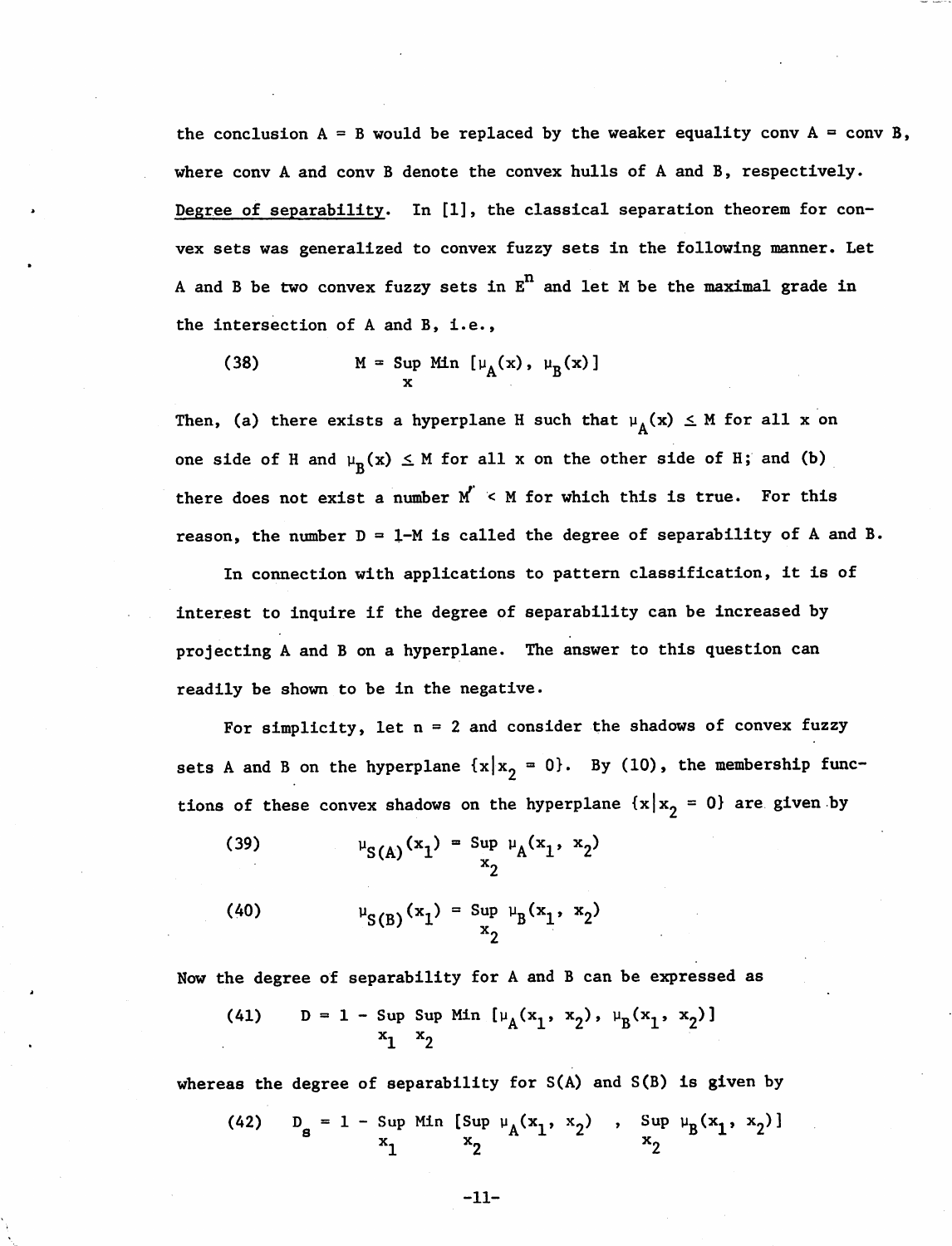Thus, to show that  $D \leq p$  it suffices to show that, for all  $x_1$ ,

(43) Sup Min 
$$
\left[\mu_A(x_1, x_2), \mu_B(x_1, x_2)\right] \leq \min \left[\sup_{x_2} \mu_A(x_1, x_2), \sup_{x_2} \mu_B(x_1, x_2)\right]
$$

This inequality follows at once by noting that the inequalities

(44) 
$$
\sup_{x_2} \mu_A(x_1, x_2) \ge \mu_A(x_1, x_2)
$$
 for all  $x_1$ 

and

(45) 
$$
\sup_{x_2} \mu_B(x_1, x_2) \ge \mu_B(x_1, x_2)
$$
 for all  $x_1$ 

imply that for all  $x_1$ 

(46) Min [Sup 
$$
\mu_A(x_1, x_2)
$$
, Sup  $\mu_B(x_1, x_2)$ ]  $\geq$  Min [ $\mu_A(x_1, x_2)$ ,  $\mu_B(x_1, x_2)$ ]  $\xrightarrow[x_2]$ 

and hence imply (43).

Concluding remarks. Essentially, the notion of the shadow of a fuzzy set plays the same role in the theory of fuzzy sets as the notion of a marginal distribution plays in the theory of probability. In this note, we touched only upon some of the more elementary properties of shadows of fuzzy sets and did not concern ourselves with applications. Although work on these is still in its preliminary stages, it appears that the concept of a shadow along with some of the other notions sketched in this note may have useful applications in several areas, particularly in pattern classification and optimization under fuzzy constraints.